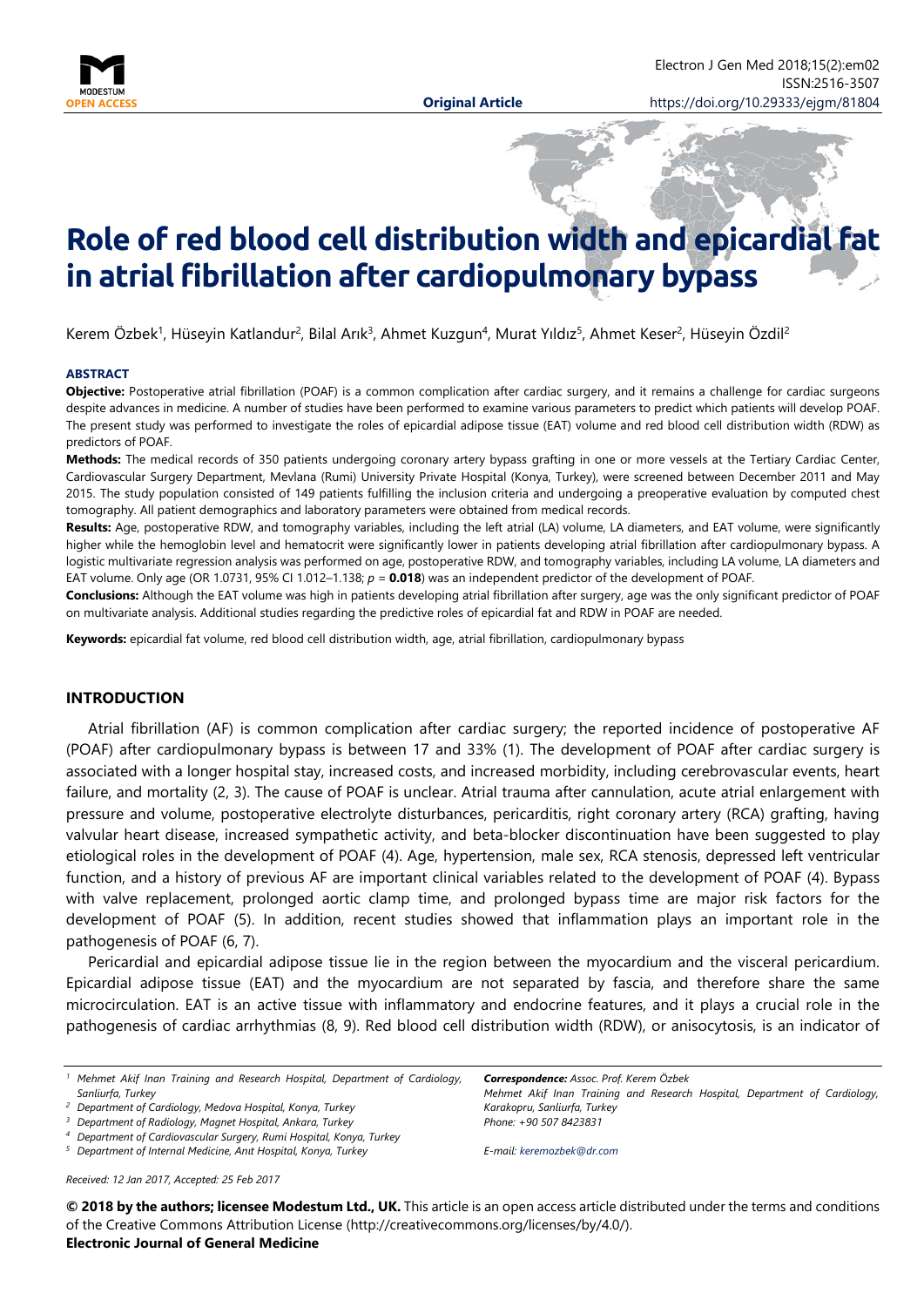

**Figure 1:** *Tomographic measurement of epicardial adipose tissue volume. Pericardial fat was highlighted in orange after three-dimensional reconstruction*

variability in the size of erythrocytes. Recent studies showed that RDW is also an inflammation marker and may predict POAF (10, 11).

In the present study, we examined whether preoperative inflammation parameters (EAT and RDW) are related to the development of POAF and attempted to determine other predictors of POAF.

# **MATERIALS AND METHODS**

# **Patients and Procedures**

The medical records of 350 patients undergoing coronary artery bypass grafting in one or more vessels at the Tertiary Cardiac Center, Cardiovascular Surgery Department, Mevlana (Rumi) University Private Hospital (Konya, Turkey), were screened between December 2011 and May 2015. Patients with a history of persistent or paroxysmal AF, valvular heart disease, renal replacement therapy, systemic inflammatory disease, terminal illnesses, thyroid disorders, a pacemaker, or who were taking corticosteroids were excluded. The 149 patients that fulfilled the inclusion criteria and underwent a preoperative evaluation by computed tomography (CT) were enrolled in this study. All patient demographics (age, sex, body mass index, comorbidities, and medication history) were obtained from medical records. Perioperative factors such as aortic cross-clamp time, pump time, number of bypass grafts, length of stay in the intensive care unit (ICU), and cardiovascular surgery data were obtained from the surgical records and hospital database. Preoperative transthoracic echocardiography reports were used to assess left ventricular ejection fraction (LVEF). This retrospective cross-sectional study protocol was approved by our university ethics committee.

# **CT Imaging Protocol**

All patients underwent preoperative non-contrast chest CT using a Somatom Sensation 64 (Siemens Medical Solutions, Forchheim, Germany). Continuous 2-mm slices of the heart with 1-mm overlap were acquired from the level of the bifurcation of the pulmonary artery to the diaphragm. The images were analyzed at a dedicated workstation using dedicated software (Siemens Syngo; Siemens Medical Solutions). The operator manually traced the pericardium in each of the slices to create a three-dimensional volume of interest. Pericardial fat was defined as adipose tissue contained in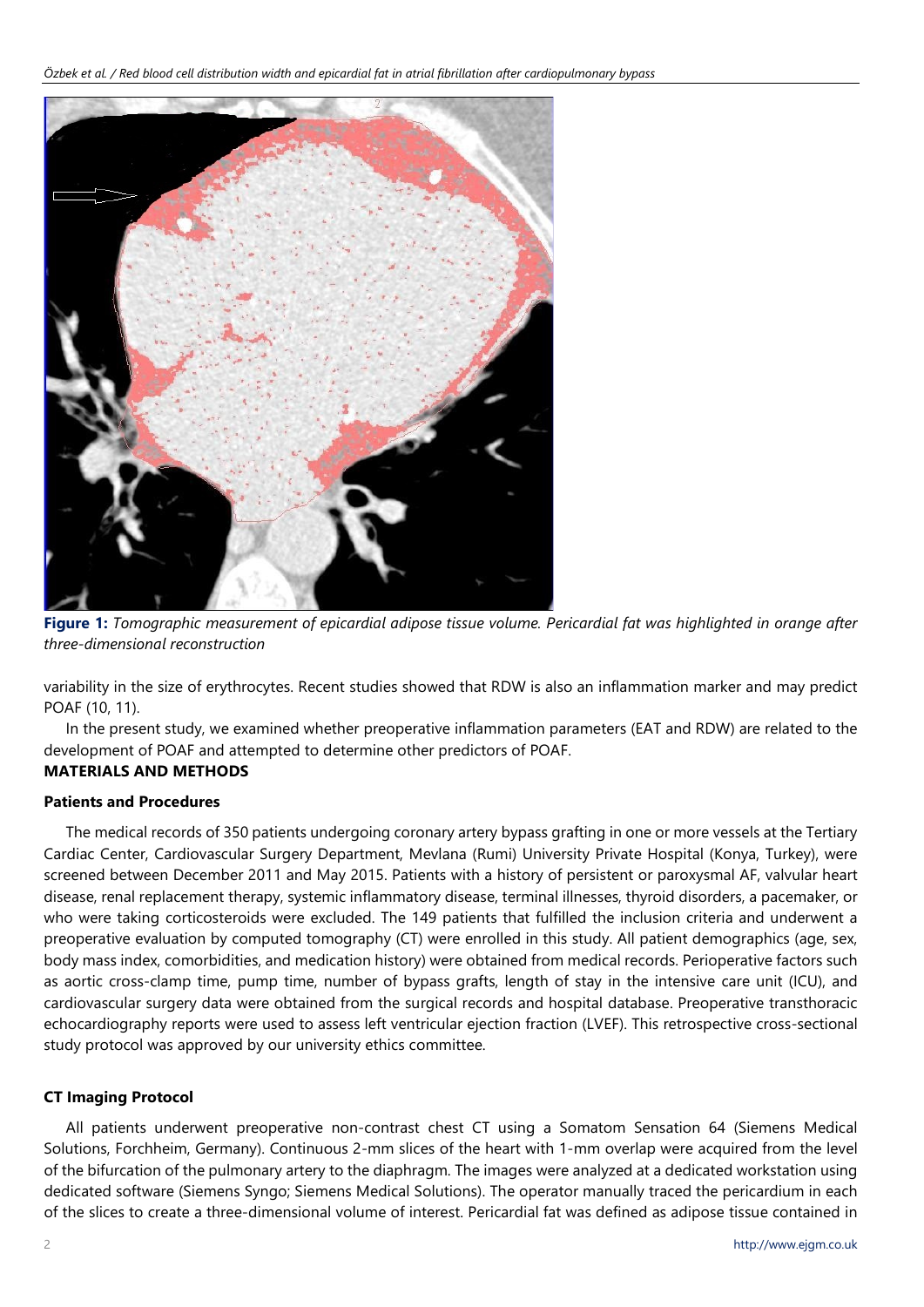

**Figure 2:** *Study flow diagram*

this volume within the pericardial sac (**Figure 1**). In the examination area, the thresholds were set to –200 and –30 Hounsfield units to distinguish adipose tissue within the volume of interest. All measurements were made by two experienced radiologists blinded to the subject's clinical status. If measurements by the two investigators differed by > 5% for any of the variables, the patient was not included; if the difference was < 5%, the measurements were averaged.

# **Surgical Protocol**

All patients were anesthetized with midazolam, fentanyl, and isoflurane following a standard protocol. Standard sternotomy was performed for all patients to access the aortic fat pad. When the aortopulmonary window was explored, a cross-clamp was placed on the aorta. After starting cardiopulmonary bypass, the body temperature was maintained at 32–34°C using ice slush and cold cardioplegia. The internal mammary artery was usually used to treat left anterior descending artery stenosis, and other grafts were used to treat stenosis of the right coronary artery, circumflex artery, and all branches. All proximal anastomoses were performed with aortic cross-clamping.

# **Postoperative Follow-Up**

At the end of the operation, all patients underwent hemodynamic and rhythm monitoring in the cardiac surgery ICU. A control complete blood count (CBC) was performed after the operation as needed. We evaluated the CBC results 24 hours after cardiopulmonary bypass. Renal function parameters and electrolyte levels (potassium and calcium) were monitored daily. Any hypocalcemia or hypopotassemia was treated immediately with supplementation therapy. Patients were monitored continuously during this period, and monitoring was continued with telemetric electrocardiography (ECG). Twelve-channel ECG was performed when arrhythmia was suspected. Cardiovascular surgery nurses monitored the patients' blood pressure and pulse every 4 hours. Paroxysmal AF was defined as new-onset AF lasting at least 20 minutes and that ended spontaneously or following medical or electrical cardioversion. Patients with established AF were treated with oral or intravenous amiodarone after administering the appropriate loading dose.

# **Statistical Analysis**

Data were analyzed using SPSS software, ver. 22 for Windows (IBM Corp., Armonk, NY). The data are shown as the means ± standard deviation for continuous variables, median (range) for ordinal variables, and frequency and percentage for categorical variables. In all analyses, *p* < 0.05 was taken to indicate statistical significance. Continuous variables were analyzed using the unpaired *t*-test and Mann-Whitney *U* test, and dichotomous data were analyzed using the Pearson's chi-square test or Fisher's exact test. Categorical variables were compared between groups by the chi-square test. A multivariate logistic regression analysis was used to identify independent predictors of POAF. Odds ratios (ORs) and 95% confidence intervals (CIs) were calculated for independent parameters associated with AF.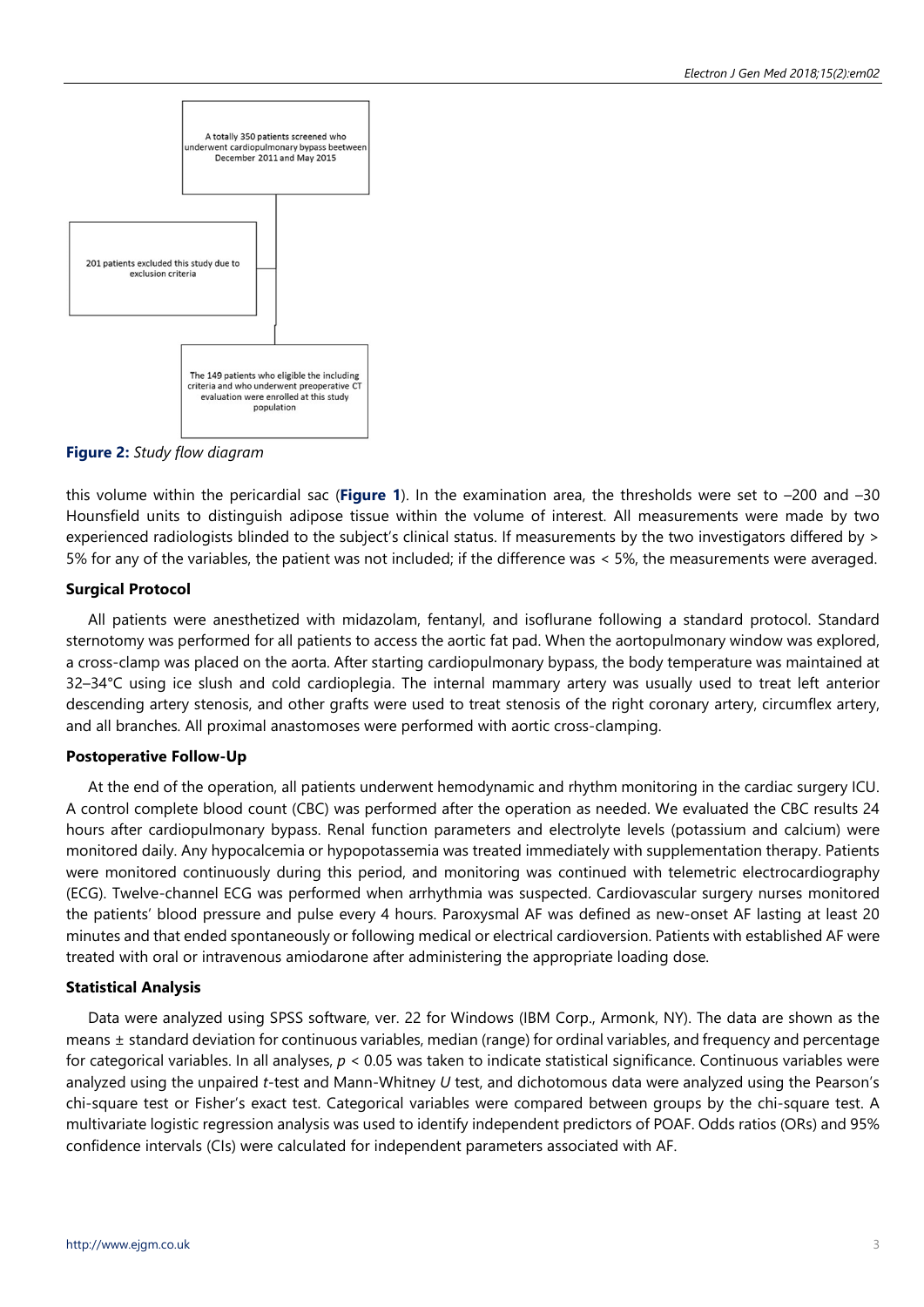|  | Table 1: Baseline characteristics and procedural differences between patients that developed POAF and those with |  |  |  |  |  |  |
|--|------------------------------------------------------------------------------------------------------------------|--|--|--|--|--|--|
|  | maintenance of sinus rhythm                                                                                      |  |  |  |  |  |  |

| <b>Variables</b>                              | <b>POAF (n:35)</b> | Sinus Rhythm (n:114) | D                        |
|-----------------------------------------------|--------------------|----------------------|--------------------------|
| <b>Baseline Characteristics</b>               |                    |                      |                          |
| Age (years)                                   | $69.2 \pm 8.3$     | $62,1 \pm 9.1$       | < 0.01                   |
| Sex; Female n (%)                             | 12 (34.3)          | 23 (20.2)            | 0.465                    |
| Diabetes mellitus n (%)                       | 12 (34.3)          | 49 (43)              | 0.362                    |
| Hypertension n (%)                            | 21(60)             | 62 (54.4)            | 0.492                    |
| BMI ( $\text{kg/m}^2$ )                       | $29.3 \pm 5.8$     | $28,1 \pm 3,9$       | 0.460                    |
| LVEF (%)                                      | $54 + 13$          | $56 + 11$            | 0.498                    |
| Beta blocker therapy n (%)                    | 27(77)             | 74 (64)              | 0.965                    |
| <b>Operative and post-operative variables</b> |                    |                      |                          |
| Off-pump Bypass n (%)                         | 3(8.6)             | 23 (20.2)            | 0.115                    |
| RCA Bypass n (%)                              | 19 (54.3)          | 61(53.5)             | 0.753                    |
| Cross Clamp Time (minutes)                    | $69.7 \pm 37.3$    | $59.3 \pm 24.3$      | 0,355                    |
| Pump Time (minutes)                           | $94.7 \pm 47.4$    | $84.5 \pm 32$        | 0.697                    |
| Number of grafts                              | $2.73 \pm 1.12$    | $2.90 \pm 1.06$      | 0.413                    |
| 1 $n$ (%)                                     | 7(20)              | 10(8.8)              | $\overline{a}$           |
| 2 n (%)                                       | 9(25.7)            | 34 (29.8)            | ٠                        |
| 3 n (%)                                       | 11(31.4)           | 41 (36.6)            | $\overline{\phantom{a}}$ |
| 4 n (%)                                       | 6(17.1)            | 19 (16.7)            |                          |
| 5 n (%)                                       | 2(5.4)             | 10(8.8)              |                          |
| Stay in hospital (Days)                       | $11 \pm 3.9$       | $9.4 \pm 3$          | 0.03                     |
| ICU period (Days)                             | $1.9 \pm 0.8$      | $3.3 \pm 2.9$        | < 0.01                   |
| Transfusion (Erythrocytes, U)                 | $1.09 \pm 0.78$    | $0.77 \pm 0.93$      | 0.072                    |

LVEF; Left ventricle ejection fraction, BMI: Body Mass Index, RCA; Right coronary artery, ICU: Intensive care unit Bolded data indicate significance

#### **Table 2:** *Preoperative hematological and biochemical parameters, and the radiological parameters of the two groups*

|                                                 | <b>POAF (n:35)</b> | Sinus Rhythm (n:114) | D       |
|-------------------------------------------------|--------------------|----------------------|---------|
| <b>Hematological and biochemical parameters</b> |                    |                      |         |
| Glucose (mg/dl)                                 | $129.33 \pm 63.03$ | 155.48±85.58         | 0.060   |
| Urea (mg/dl)                                    | $20.05 \pm 10.70$  | 18.19±7.90           | 0.348   |
| Creatinine (mg/dl)                              | $0.88 + 0.39$      | $0.98 \pm 0.56$      | 0.251   |
| WBC (x10 <sup>3</sup> )                         | $8.04 \pm 2.71$    | $7.93 \pm 1.72$      | 0.825   |
| Hemoglobin (g/dl)                               | $13.62 \pm 1.38$   | $14.14 \pm 1.73$     | 0.076   |
| Hematocrit (%)                                  | $40.68 \pm 3.90$   | $41.49 \pm 4.46$     | 0.299   |
| Platelet $(x10^3)$                              | 251.49±68.38       | $239.21 \pm 57.48$   | 0.341   |
| Neutrophil $(x10^3)$                            | $5.27 \pm 2.54$    | $4.94 \pm 1.76$      | 0.474   |
| MPV (fL)                                        | $10.38 \pm 0.85$   | $10.25 \pm 0.93$     | 0.454   |
| RDW (%)                                         | $13.73 \pm 1.14$   | 13.40±0.93           | 0.160   |
| <b>CRP</b>                                      | $7.74 \pm 11.64$   | $7.36 \pm 11.55$     | 0.880   |
| <b>Radiologic Parameters</b>                    |                    |                      |         |
| EAT vol (cm3)                                   | $135.71 \pm 46.78$ | $118.71 \pm 42.85$   | 0.046   |
| LA Horizontal (d) mm                            | $47 \pm 8.3$       | $41 \pm 6.2$         | < 0.001 |
| LA Vertical (d) mm                              | $60.51 \pm 8.06$   | $54.42 \pm 7.65$     | < 0.001 |
| LA (vol) $mm3$                                  | $72.9 \pm 27.2$    | $56.8 \pm 15.2$      | 0.030   |

WBC: White blood cell, MPV: Mean platelet volume, RDW: Red cell distribution width, CRP: C-reactive protein, EAT; Epicardial adipose tissue; LA: Left atrium, (d): diameter mm (vol): volume

Bolded data indicate significance

#### **RESULTS**

A total of 350 patients who underwent cardiopulmonary bypass surgery between December 2011 and May 2015 at the Tertiary Cardiac Center, Cardiovascular Surgery Department, ------------ Private Hospital, were screened. After excluding 201 patients according to the criteria outlined above, 149 patients were enrolled in this retrospective crosssectional study (**Figure 2**). POAF occurred in 35 (23%) patients; the remaining 114 (77%) patients remained in sinus rhythm.

The baseline characteristics and procedural differences between patients that developed POAF and those that maintained sinus rhythm are shown in **Table 1**. The mean age of patients in the POAF group (69.2 ± 8.3 years) was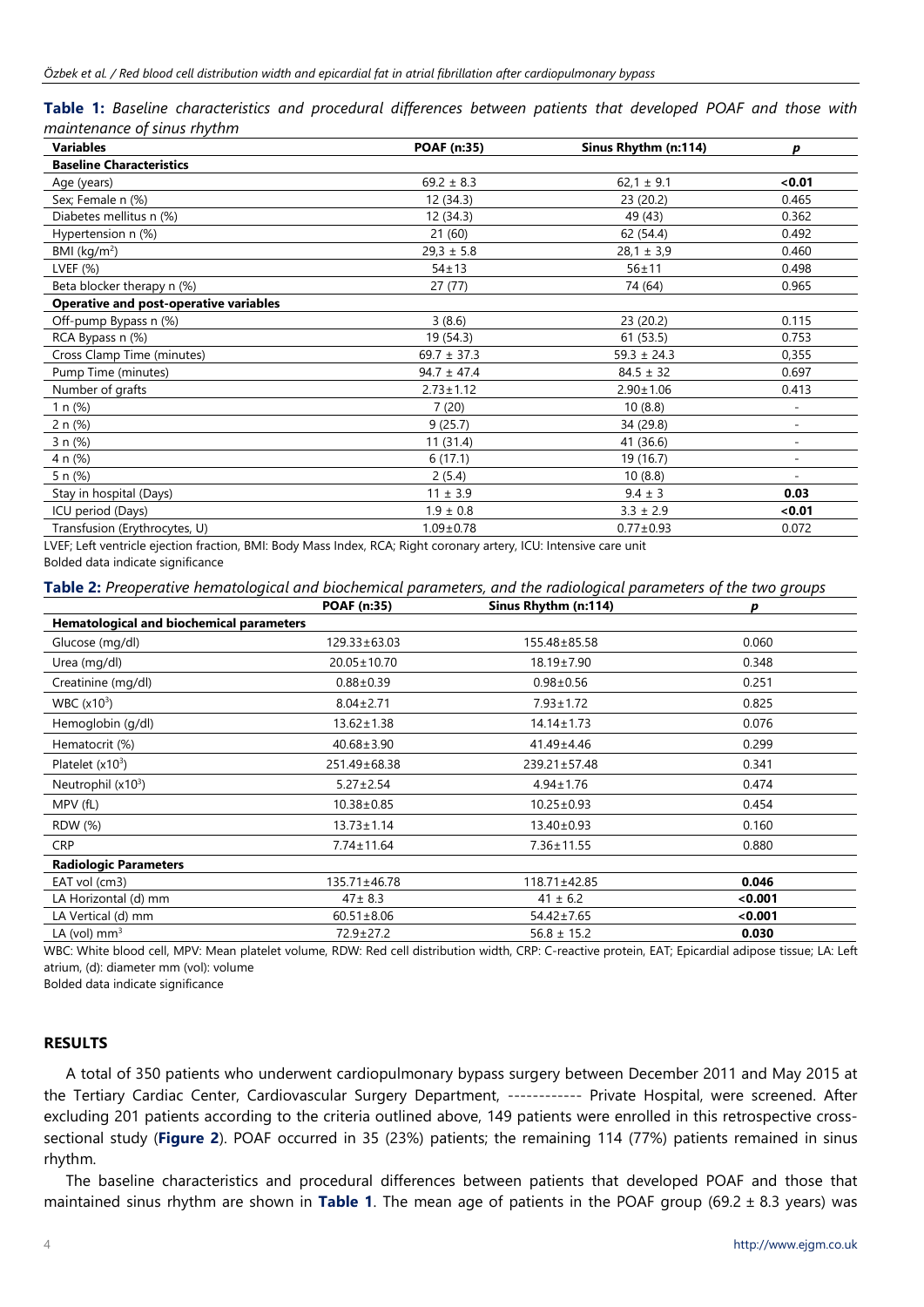| $\frac{1}{2}$ and $\frac{1}{2}$ are the contraction of the contraction of $\frac{1}{2}$ . The contract of the contraction of the contract of the contract of the contract of the contract of the contract of the contract of the contract<br>$-7.5 - 1.7$ |                       |                               |       |  |  |  |
|-----------------------------------------------------------------------------------------------------------------------------------------------------------------------------------------------------------------------------------------------------------|-----------------------|-------------------------------|-------|--|--|--|
|                                                                                                                                                                                                                                                           | <b>POAF</b><br>(n:35) | Sinus Rhythm (n:114)          |       |  |  |  |
|                                                                                                                                                                                                                                                           |                       | <b>Hematologic Parameters</b> |       |  |  |  |
| <b>WBC</b>                                                                                                                                                                                                                                                | $14.65 \pm 6.40$      | 14.58±4.82                    | 0.947 |  |  |  |
| Hemoglobin                                                                                                                                                                                                                                                | $9.14 \pm 1.35$       | $9.95 \pm 1.42$               | 0.003 |  |  |  |
| <b>Hematocrit</b>                                                                                                                                                                                                                                         | $26.85 \pm 3.65$      | $29.16 \pm 4.13$              | 0.004 |  |  |  |
| <b>Platelet</b>                                                                                                                                                                                                                                           | 177.66±63.11          | 192.72±52.33                  | 0.220 |  |  |  |
| <b>Neutrophil</b>                                                                                                                                                                                                                                         | $12.31 \pm 5.42$      | $12.52 \pm 4.63$              | 0.823 |  |  |  |
| <b>MPV</b>                                                                                                                                                                                                                                                | $10.67 \pm 0.89$      | $10.39 \pm 0.92$              | 0.115 |  |  |  |
| <b>RDW</b>                                                                                                                                                                                                                                                | $14.46 \pm 1.79$      | $13.60 \pm 1.37$              | 0.004 |  |  |  |

#### **Table 3:** *Hematological parameters 24 hours after cardiopulmonary bypass*

WBC: White blood cell, MPV: Mean platelet volume, RDW: Red cell distribution width Bolded data indicate significance

| Table 4: Independent predictors of postoperative atrial fibrillation in a multivariate logistic regression analysis |  |  |  |
|---------------------------------------------------------------------------------------------------------------------|--|--|--|
|                                                                                                                     |  |  |  |

|                   |           | <b>Multivariate Analysis</b> |         |
|-------------------|-----------|------------------------------|---------|
| <b>Variables</b>  | <b>OR</b> | %95 CI                       | P value |
| Age               | 1.073     | 1.012-1.138                  | 0.018   |
| <b>EAT volume</b> | 1.008     | 0.997-1.019                  | 0.139   |
| LA volume         | 0.994     | 0.952-1.038                  | 0.789   |
| LA vertical (d)   | 1.052     | 0.958-1.155                  | 0.288   |
| LA horizontal (d) | 1.065     | 0.969-1.170                  | 0.190   |
| RDW (post-op)     | 1.215     | 0.873-1.691                  | 0.248   |

RDW: Red cell distribution width, EAT; Epicardial adipose tissue; LA: Left atrium, (d): diameter mm, (vol): volume

Bolded data indicate significance, OR; odds ratio; CI; confidence interval

significantly greater than that in the sinus rhythm group (62.1  $\pm$  9.1 years,  $p < 0.01$ ). The study population included 35 (23.5%) women, consisting of 12 (34.3%) women in the POAF group and 23 (20.2%) women in the sinus rhythm group  $(p = 0.465)$ . The mean duration of ICU follow-up was significantly higher (3.3  $\pm$  2.9 days) in the POAF group than the sinus rhythm group (1.9  $\pm$  0.8 days,  $p < 0.01$ ). The mean total hospitalization period was higher in the POAF group (11  $\pm$ 3.9 days) than in the sinus rhythm group (9.4 ± 3 days, *p* = 0.030). The red blood cell transfusion amount was higher in the POAF group than the sinus rhythm group (1.09  $\pm$  0.78 U vs. 0.77  $\pm$  0.93 U, respectively), but the difference was not statistically significant (*p* = 0.07). Demographic variables, including diabetes, hypertension, body mass index, LVEF, and beta-blocker therapy, and procedural factors, including cross-clamp time, pump time, and number of bypass grafts, were similar between the groups.

The preoperative hematological and biochemical parameters, as well as the radiological parameters, of the groups are summarized in **Table 2**. The preoperative hematological and biochemical parameters were similar between the groups. The patients that developed POAF had a significantly greater left atrium (LA) diameter than those in the sinus rhythm group (47 ± 8.3 mm vs. 41 ± 6.2 mm, respectively, *p* < 0.01), and the LA volume was greater in the POAF group than the sinus rhythm group (72.9  $\pm$  27.2 mm<sup>3</sup> vs. 56.8  $\pm$  15.2 mm<sup>3</sup>, respectively,  $p = 0.030$ ). The EAT volume was 135.71  $\pm$  46.78 cm<sup>3</sup> in the POAF group and 118.71  $\pm$  42.85 cm<sup>3</sup> in the sinus rhythm group ( $p = 0.046$ ).

Postoperative hematological parameters 24 hours after cardiopulmonary bypass are summarized in **Table 3**. The white blood cell, neutrophil, platelet, and mean platelet volume counts were similar between the groups. The hemoglobin level was significantly lower in the POAF group than in the sinus rhythm group (9.14  $\pm$  1.35 vs. 9.95  $\pm$  1.42, respectively, *p* = 0.003). The hematocrit reading was also significantly lower in the POAF group than in the sinus rhythm group (26.85 ± 3.65 vs. 29.16 ± 4.13, respectively, *p* = 0.004). The postoperative RDW ratio was significantly higher in the POAF group than the sinus rhythm group (14.46  $\pm$  1.79 vs. 13.60  $\pm$  1.37, respectively,  $p = 0.004$ ).

A logistic multivariate regression analysis was performed on age, postoperative RDW, and tomography variables, including left atrial volume, left atrial horizontal diameter, and EAT volume. Only age (OR 1.0731, 95% CI 1.012–1.138, *p* = 0.018) was an independent predictor of the development of POAF (**Table 4**).

## **DISCUSSION**

AF after cardiopulmonary bypass continues to be a significant problem for cardiac surgeons. In recent studies, the rate of AF was reported to be 17–33% after cardiopulmonary bypass (1). In the present study, POAF developed in 23% of all patients, consistent with the current literature. Previous studies indicated that the development of POAF is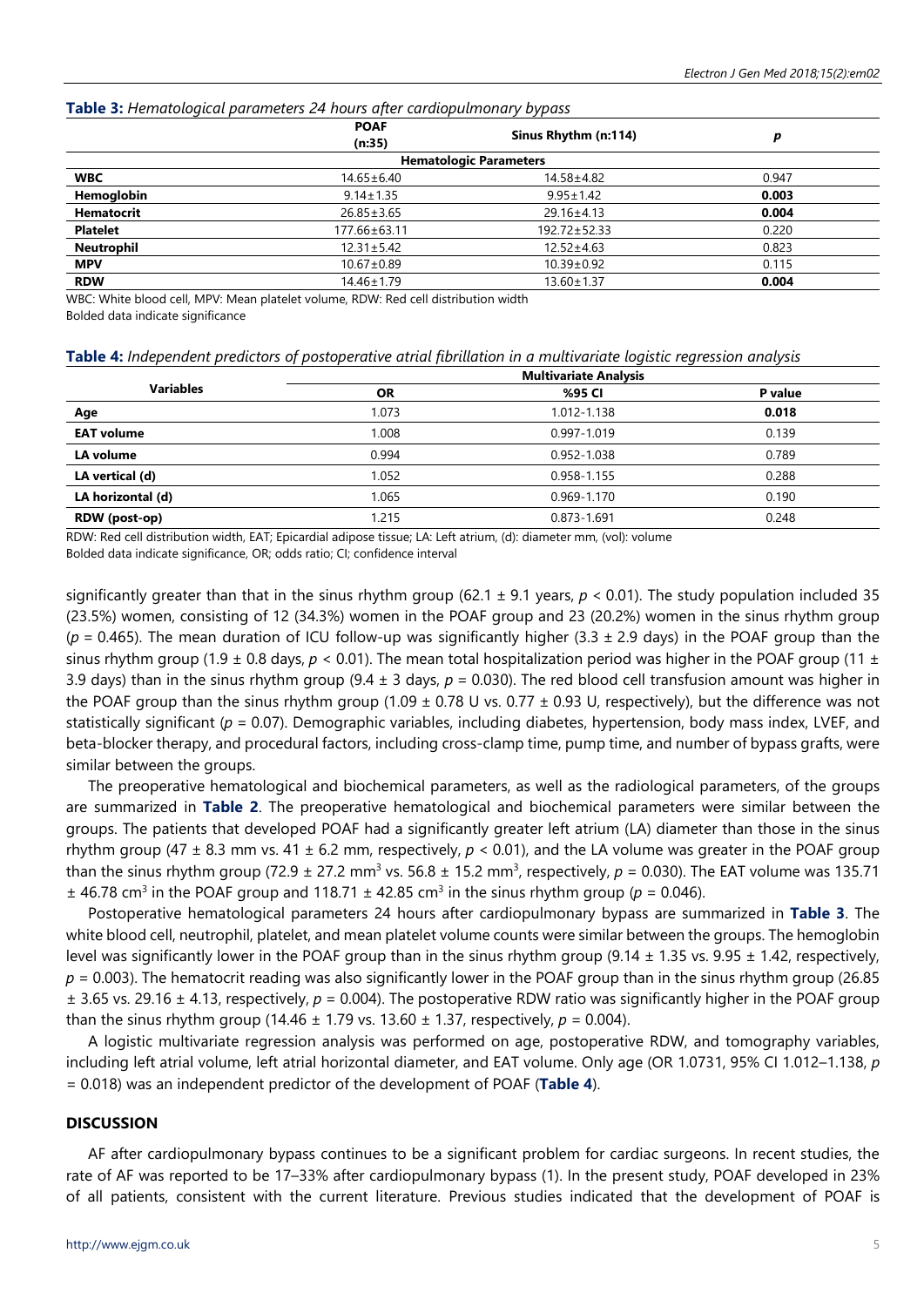associated with a longer hospital stay, increased costs, and increased morbidity, including cerebrovascular events, heart failure, and mortality (2, 3). In the present study, the lengths of hospital stay and ICU stay were significantly higher in patients with POAF. Age was an important predictor of developing POAF after cardiac surgery (12). The mean age of the patients in the present study was  $63.8 \pm 9.4$  years, and the patients in the POAF group were significantly older than those in the sinus rhythm group (69.2  $\pm$  8.3 years vs. 62.1  $\pm$  9.1 years, respectively,  $p < 0.01$ ).

Preoperative hematological and biochemical parameters, including inflammation markers such as RDW and Creactive protein, were similar between the POAF and sinus rhythm groups. LA vertical diameter, LA horizontal diameter, and LA volume were significantly higher in the POAF group. Similar to our results, Nakai *et al.* (13) reported that LA dimensions were independent predictors of POAF after cardiac surgery.

There is accumulating evidence regarding the relationship between AF and inflammation (7). EAT is metabolically active tissue and is thought to be a source of inflammatory cytokines. Several tomographic studies have shown that EAT volume is associated with cardiac arrhythmias, especially the development of AF in surgical and non-surgical patients (8, 9). Al Chekakie *et al*. (14) suggested that EAT volume is a strong independent factor aside from traditional risk factors in the development of paroxysmal and persistent AF. In another study, Wong *et al.* (15) reported that EAT volume was also associated with the severity of AF and ablation outcome. In the present study, EAT volume was significantly higher in patients that developed POAF than in those that maintained sinus rhythm after surgery. Ultrasonography, CT, and magnetic resonance imaging (MRI) have been used to quantify EAT; however, CT may provide a more accurate evaluation of fat tissue due to its higher spatial resolution compared with ultrasonography and MRI. In the present study, we used 64-slice multidetector CT images to quantify EAT.

An increased RDW indicates variation in the size of red blood cells. RDW is also an important inflammatory marker that it is associated with coronary artery disease and both acute and chronic heart failure (16-18). Two previous studies indicated that preoperative RDW levels were associated with POAF (10, 11). In the present study, the preoperative RDW levels were similar between the groups, but the postoperative RDW levels were significantly higher in the POAF group. Postoperative RDW is not important because the RDW level is known to be affected by anemia, transfusion, and acute hemodynamic changes (16-19). In the present study, the hemoglobin level and hematocrit were significantly lower in the POAF group than in the sinus rhythm group. The transfusion rate was higher in the POAF group, but the difference was not statistically significant.

This study has several limitations. First, this was a retrospective study performed at a single center. Important basal characteristics, including patient age, were different between the groups. The study population was also relatively small. Heart rate was not controlled during CT, which may affect image evaluation. There was no information about current medical therapy such as the use of statins and angiotensin-converting enzyme inhibitors.

On multivariate analysis, only age was shown to be a statistically significant independent predictor of developing POAF in the present study. Similar to our results, Tran *et al*. (20) reported that age was the only predictor of the development of POAF after cardiac surgery. They also reported that being > 65 years old is an important predictor of developing POAF (20).

In conclusion, in our present study although the EAT volume was high in patients developing atrial fibrillation after surgery, age was the only significant predictor of POAF on multivariate analysis. There is a great deal of research interest in EAT and RDW; thus, additional studies regarding the predictive roles of epicardial fat and RDW in POAF are needed.

## **REFERENCES**

- 1. Hakala T, Hedman A. Predicting the risk of atrial fibrillation after coronary artery bypass surgery. Scand Cardiovasc J. 2003 Dec;37(6):309-15. PubMed PMID: 14668179. <https://doi.org/10.1080/14017430310021418>
- 2. Echahidi N, Pibarot P, O'Hara G, Mathieu P. Mechanisms, prevention, and treatment of atrial fibrillation after cardiac surgery. J Am Coll Cardiol. 2008 Feb 26;51(8):793-801. PubMed PMID: 18294562. <https://doi.org/10.1016/j.jacc.2007.10.043>
- 3. LaPar DJ, Speir AM, Crosby IK, Fonner E, Jr., Brown M, Rich JB, et al. Postoperative atrial fibrillation significantly increases mortality, hospital readmission, and hospital costs. Ann Thorac Surg. 2014 Aug;98(2):527-33; discussion 33. PubMed PMID: 25087786. <https://doi.org/10.1016/j.athoracsur.2014.03.039>
- 4. Yadava M, Hughey AB, Crawford TC. Postoperative atrial fibrillation: incidence, mechanisms, and clinical correlates. Cardiol Clin. 2014 Nov;32(4):627-36. PubMed PMID: 25443241. <https://doi.org/10.1016/j.ccl.2014.07.002>